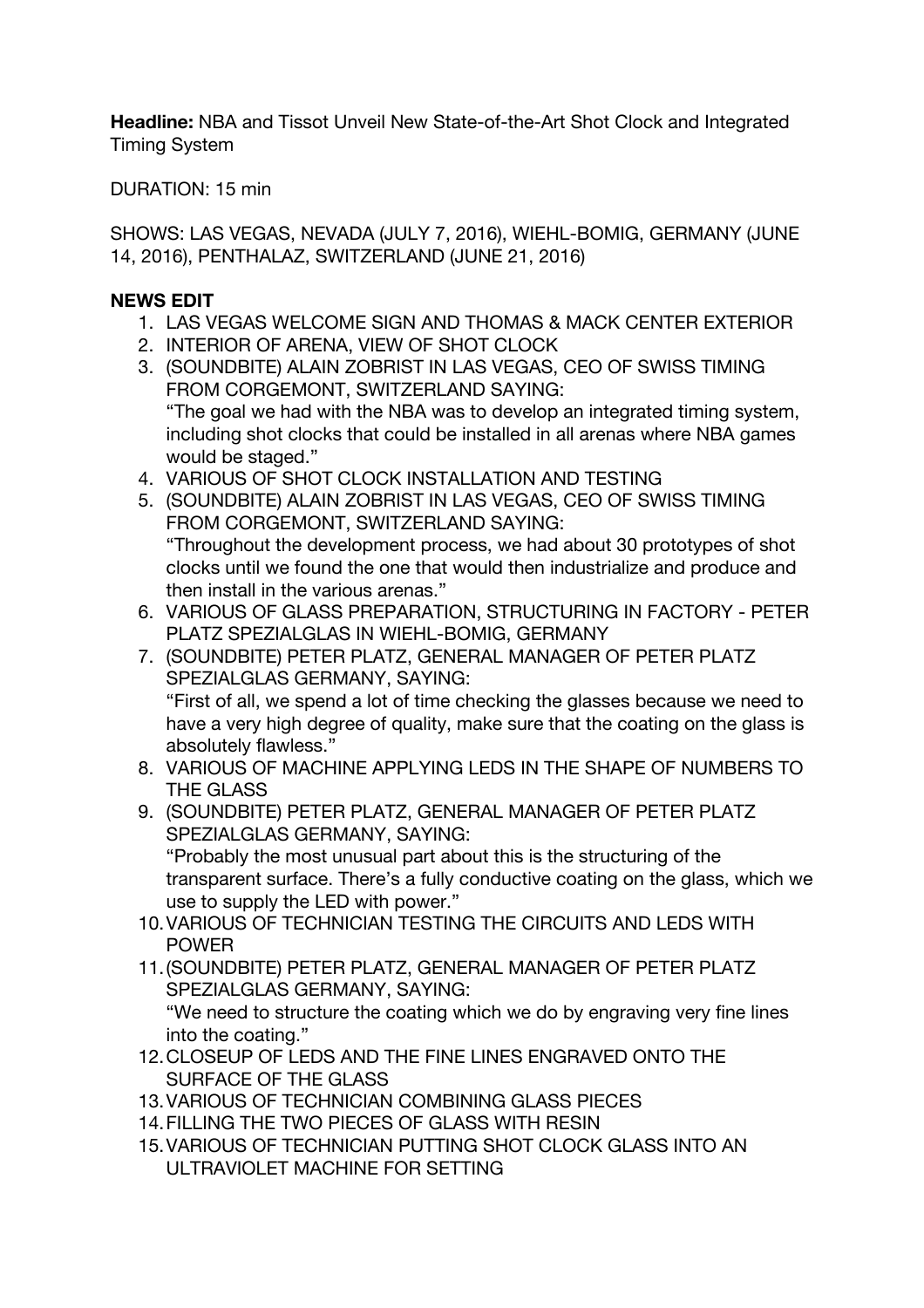- 16.TECHNICIAN TRANSFERING SHOT CLOCK PIECE TO NEXT STAGE OF CIRCUIT AND LED TESTING
- 17.TRACKING SHOT OF GLASS IN VARIOUS STAGES OF PRODUCTION
- 18.SHIPPING CONTAINER
- 19.GLASSCONCEPT FACTORY LOGO IN PENTHALAZ, SWITZERLAND
- 20.VARIOUS WIDE OF TECHNICAL DIRECTOR OF GLASSCONCEPT, RETO GFELLER, ASSEMBLING SHOT CLOCK GLASS AND FRAME
- 21.VARIOUS CLOSEUP OF TECHNICAL DIRECTOR OF GLASSCONCEPT, RETO GFELLER, ASSEMBLING SHOT CLOCK GLASS AND FRAME
- 22.(SOUNDBITE) (FRENCH) RETO GFELLER, TECHNICAL DIRECTOR OF GLASSCONCEPT IN PENTHALAZ, SWITZERLAND, SAYING: "The process is very complex, meaning that first we needed to develop the structure, then integrate the glass panels, and reduce the weight, because weight is a very very important factor for the basket. And then, there is the production of each piece and the final assembly which becomes the final product."
- 23.CLEANING AND TESTING SHOT CLOCK GLASS IN THE FRAME WITH LIGHT
- 24.(SOUNDBITE) PETER PLATZ, GENERAL MANAGER OF PETER PLATZ SPEZIALGLAS GERMANY, SAYING: "One typical test for laminated glass involves dropping a steel ball from 9 meters, so I'm pretty confident that even the most powerful NBA players will
- not be able to challenge that." 25.GLASSCONCEPT FACTORY COMPUTER DESIGN WITH WORKER AND OVERALL FACTORY

# **B-ROLL INTERVIEWS**

## **INTERVIEW WITH ALAIN ZOBRIST, CEO OF SWISS TIMING FROM CORGEMONT, SWITZERLAND**

LAS VEGAS, NEVADA (JULY 7, 2016) – (ACTUA PR – ACCESS ALL)

- 26.(SOUNDBITE) (ENGLISH) ALAIN ZOBRIST, CEO OF SWISS TIMING SAYING: "Tissot has been involved in sports timing since 1938. The first competition was actually a competition in Switzerland, a ski competition."
- 27.(SOUNDBITE) (ENGLISH) ALAIN ZOBRIST, CEO OF SWISS TIMING SAYING: "Tissot have developed a lot of different technologies and innovation for various different sports such as rugby, cycling, and basketball since 2008 with FIBA."
- 28.(SOUNDBITE) (ENGLISH) ALAIN ZOBRIST, CEO OF SWISS TIMING SAYING: "The goal we had with the NBA was to develop an integrated timing system, including shot clocks that could be installed in all arenas where NBA games would be staged. The goals also were to respect the needs of the athletes, the teams, and the fans in the stadiums."
- 29.(SOUNDBITE) (ENGLISH) ALAIN ZOBRIST, CEO OF SWISS TIMING SAYING: "The shot clock Tissot introduces now is totally transparent, so it will be perfect for spectators to watch the game through the glass and enhance as a consequence their experience when they come watch the basketball game."
- 30.(SOUNDBITE) ALAIN ZOBRIST, CEO OF SWISS TIMING SAYING: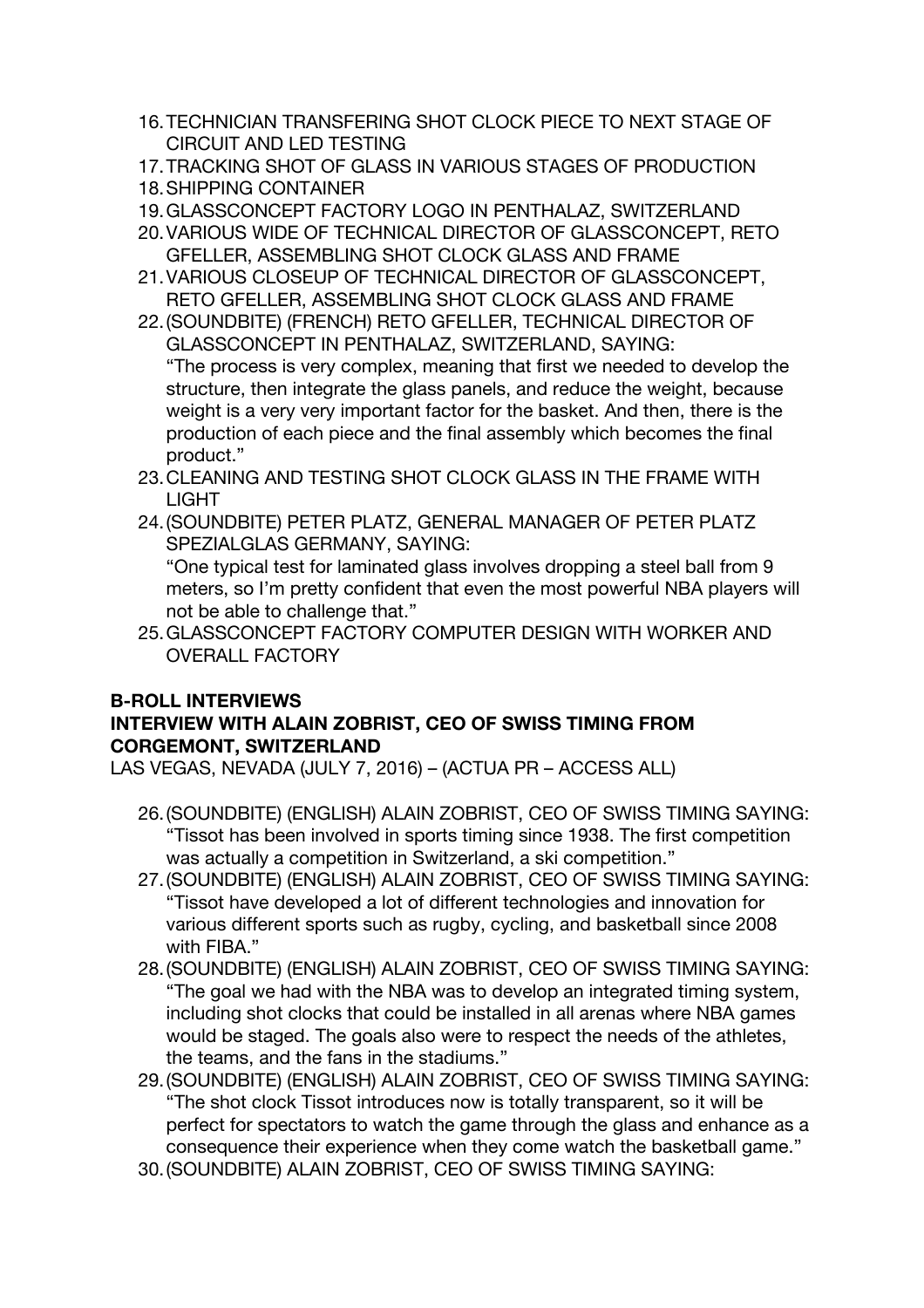"Throughout the development process, we had about 30 prototypes of shot clocks until we found the one that would then industrialize and produce and then install in the various arenas."

- 31.(SOUNDBITE) ALAIN ZOBRIST, CEO OF SWISS TIMING SAYING: "The timing system collects all the information from the field of play and then distributes that data again to the shot clocks and to also other outputs such as TV and the scoreboards in the stadium."
- 32.(SOUNDBITE) ALAIN ZOBRIST, CEO OF SWISS TIMING SAYING: "Innovation is a key part of what Tissot does in sports timekeeping and also within the development of its watches, so it's clear that there is no limit to innovation of whatever we do; however, a second is always going to be a second. This is never going to change. Now the way we measure that second, this may certainly evolve over the years to come."

## **INTERVIEW WITH PETER PLATZ, GENERAL MANAGER OF PETER PLATZ SPEZIALGLAS**

WIEHL-BOMIG, GERMANY (JUNE 14, 2016) – (ACTUA PR – ACCESS ALL)

33.(SOUNDBITE) PETER PLATZ, GENERAL MANAGER OF PETER PLATZ SPEZIALGLAS GERMANY, SAYING:

"First of all, we spend a lot of time checking the glasses because we need to have a very high degree of quality, make sure that the coating on the glass is absolutely flawless because it would otherwise impact the performance of the product later on. We start by developing the layout, the transparent circuit board part. Once this is clear, we structure the coating on the glass to distribute the power on the glass. After that, we place the LEDs on the glass, on the predesigned spots. The next step then involves laminating the glasses, where we use a particular type of resin. The next step is testing the glasses, and we're pretty much done after that."

- 34.(SOUNDBITE) PETER PLATZ, GENERAL MANAGER OF PETER PLATZ SPEZIALGLAS GERMANY, SAYING: "We were approached and asked if we could supply such designs, we said yes, and then got actively involved in the development of the different number of designs that finally led to the NBA shot clock."
- 35.(SOUNDBITE) PETER PLATZ, GENERAL MANAGER OF PETER PLATZ SPEZIALGLAS GERMANY, SAYING:

"Probably the most unusual part about this is the structuring of the transparent surface. It's a fully conductive coating on the glass, which we use to supply the LED with power. In order to achieve this effect, we need to structure the coating, which we do by engraving very fine lines into the coating. This is a process that involves great accuracy to make sure that the LEDs work as intended."

36.(SOUNDBITE) PETER PLATZ, GENERAL MANAGER OF PETER PLATZ SPEZIALGLAS GERMANY, SAYING:

"One typical test for laminated glass involves dropping a steel ball from 9 meters, so I'm pretty confident that even the most powerful NBA players will not be able to challenge that."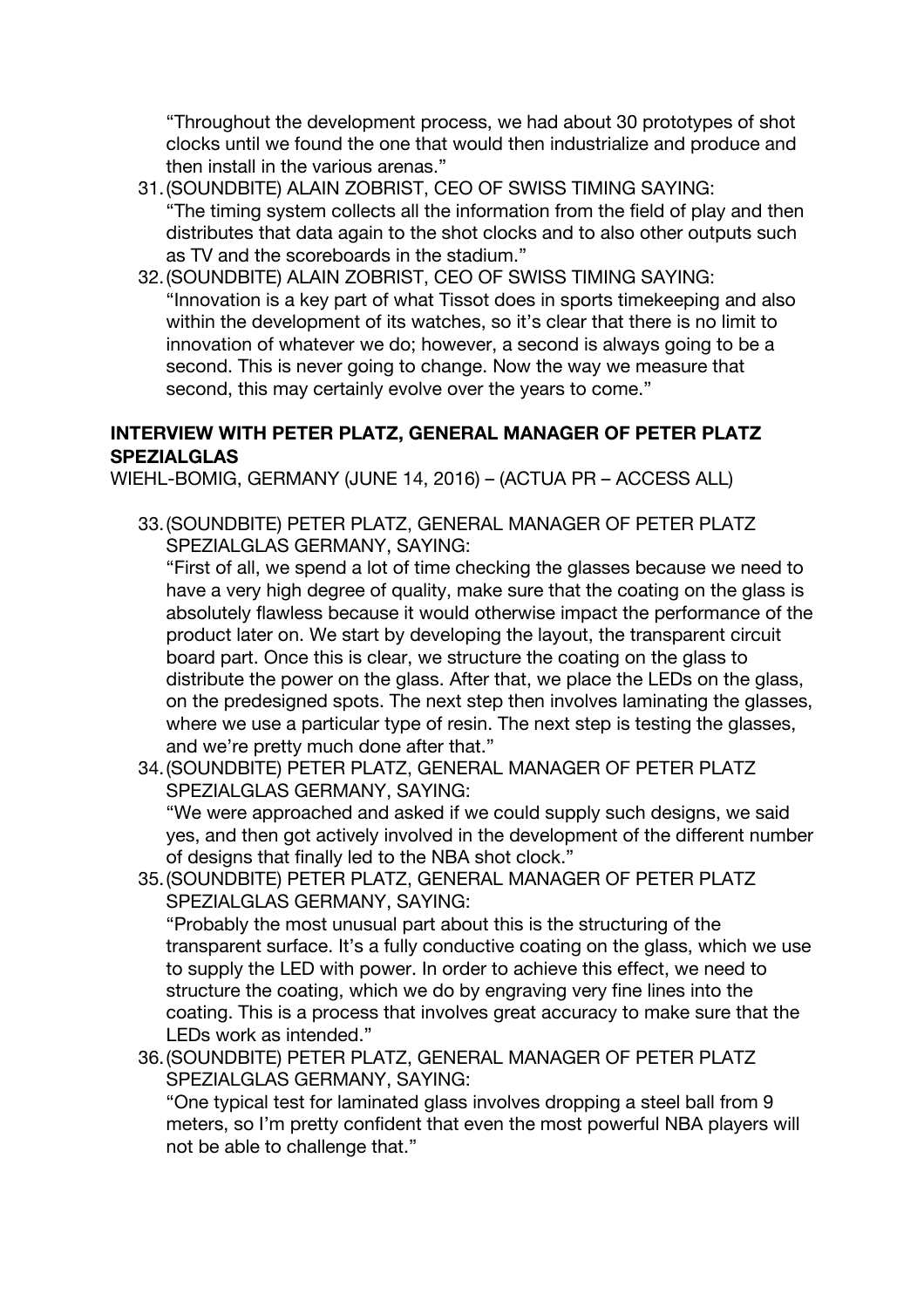#### **INTERVIEW WITH RETO GFELLER, TECHNICAL DIRECTOR OF GLASSCONCEPT**

PENTHALAZ, SWITZERLAND (JUNE 21, 2016) – (ACTUA PR – ACCESS ALL)

- 37.(SOUNDBITE) (FRENCH) RETO GFELLER, TECHNICAL DIRECTOR OF GLASSCONCEPT IN PENTHALAZ, SWITZERLAND, SAYING: "We use many technologies, a static technology for the structure to be able to withstand the expected basketball impacts, and a smart glass technology, so interactive and illuminated."
- 38.(SOUNDBITE) (FRENCH) RETO GFELLER, TECHNICAL DIRECTOR OF GLASSCONCEPT IN PENTHALAZ, SWITZERLAND, SAYING: "The process is very complex, meaning that first we needed to develop the structure, then integrate the glass panels, and reduce the weight, because weight is a very very important factor for the basket. And then, there is the production of each piece and the final assembly which becomes the final product."
- 39.(SOUNDBITE) (FRENCH) RETO GFELLER, TECHNICAL DIRECTOR OF GLASSCONCEPT IN PENTHALAZ, SWITZERLAND, SAYING: "I came up with thousands of designs, hundreds of tests, form changes, size changes, weight changes. I needed to constantly adapt and at a rapid pace, but that is our specialty, so that wasn't too difficult."

# **B-ROLL AT THE THOMAS & MACK CENTER**

LAS VEGAS, NEVADA (JULY 7, 2016) – (ACTUA PR – ACCESS ALL)

40.VARIOUS OF SHOT CLOCK INSTALLATION AND TESTING IN THE ARENA 41.EXTERIOR OF ARENA

42.LAS VEGAS WELCOME SIGN

#### **B-ROLL AT PETER PLATZ SPEZIALGLAS - SHOT CLOCK PRODUCTION STAGE 1**

WIEHL-BOMIG, GERMANY (JUNE 14, 2016) – (ACTUA PR – ACCESS ALL)

- 43.VARIOUS OF GLASS STRUCTURING AND COMPUTER SCREEN LAYOUTS
- 44.VARIOUS OF MACHINE APPLYING LEDS TO THE GLASS
- 45.TECHNICIAN TESTING LEDS ON GLASS
- 46.TECHNICIAN PUTTING SHOT CLOCK GLASS INTO AN OVEN
- 47.CLOSEUP OF STRUCTURED LINE CIRCUIT AND LEDS ON GLASS
- 48.VARIOUS OF TECHNICIAN APPLYING CONNECTORS TO SHOT CLOCK GLASS AND USING UV LIGHT
- 49.VARIOUS OF TECHNICIAN CLEANING GLASS AND PUTTING GLASS PIECES TOGETHER
- 50.FILLING PIECES OF GLASS WITH RESIN
- 51.SETTING THE RESIN-FILLED GLASS IN AN ULTRAVIOLET MACHINE
- 52.VARIOUS OF CONNECTION TESTS WITH LIGHT
- 53.TRACKING SHOT OF GLASS IN VARIOUS STAGES OF PRODUCTION
- 54.SHIPPING CONTAINER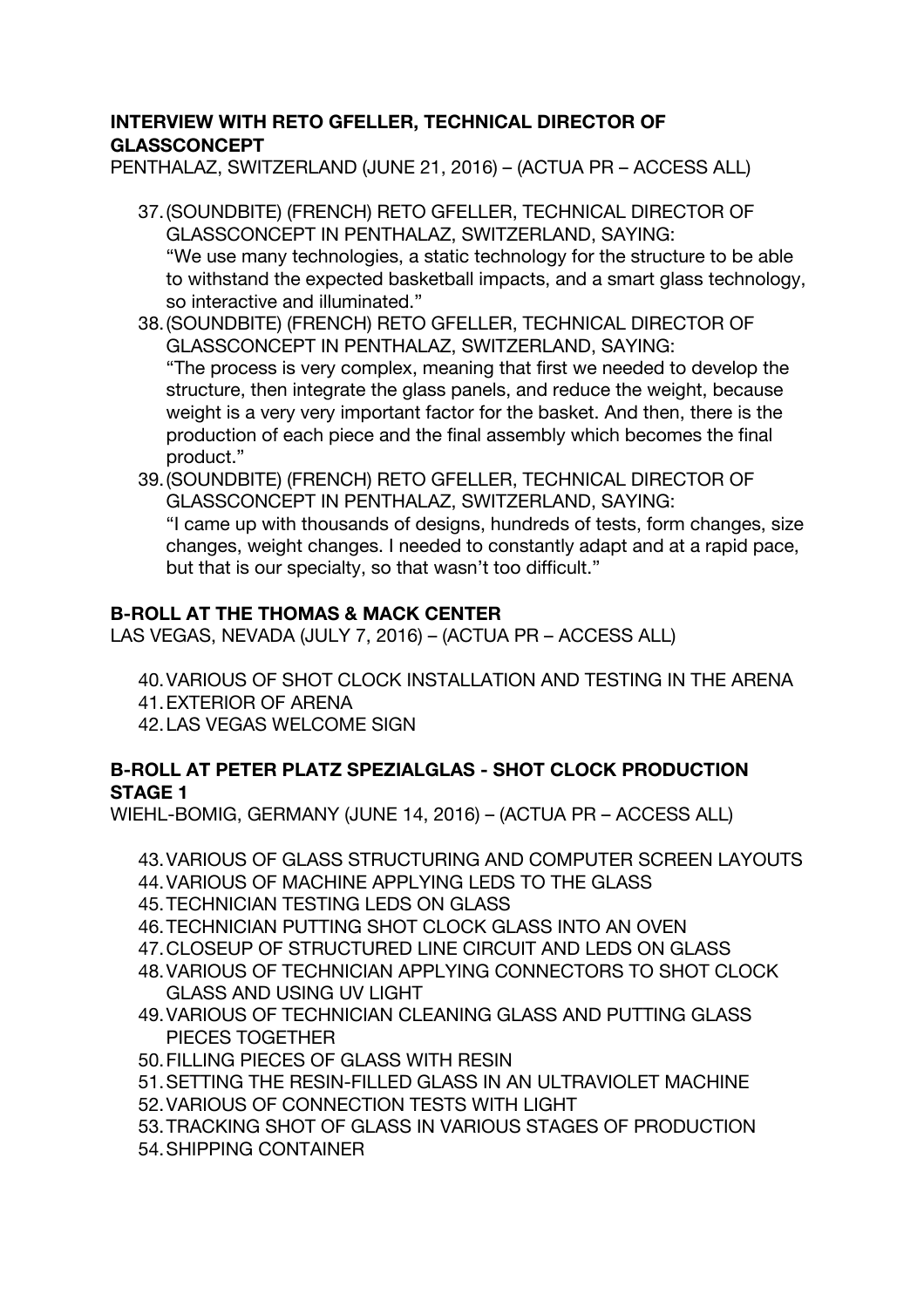#### **B-ROLL AT GLASSCONCEPT**

PENTHALAZ, SWITZERLAND (JUNE 21, 2016) – (ACTUA PR – ACCESS ALL)

55.GLASSCONCEPT FACTORY LOGO IN PENTHALAZ, SWITZERLAND

- 56.VARIOUS OF TECHNICAL DIRECTOR OF GLASSCONCEPT, RETO GFELLER, ASSEMBLING SHOT CLOCK GLASS AND FRAME
- 57.INSTALLING TISSOT LOGO ON SHOT CLOCK
- 58.VARIOUS OF OTHER CLASSCONCEPT TECHNOLOGY, OFFICE, AND FACTORY

END OF FEED

#### STORY:

The NBA and TISSOT announced the launch of a groundbreaking integrated timing system and a new shot clock with innovative LED glass technology developed exclusively for the league. The new shot clock will debut July 8 at Samsung NBA Summer League and will be integrated into all NBA arenas for the 2016-17 season.

The integration of the new TISSOT shot clock and timing system marks the first time the league will use the same clocks and timing equipment across all 29 of its arenas. The new system simultaneously transmits exact timing data to all inarena scoreboards and video equipment, letting fans follow the action within fractions of a second. Clock and scoreboard operators in all arenas will control the system with TISSOT's proprietary software, which offers an intuitive and uniform interface.

"The goal we had with the NBA was to develop an integrated timing system, including shot clocks that could be installed in all arenas where NBA games would be staged. The goals also were to respect the needs of the athletes, the teams, and the fans in the stadiums," explains Alain Zobrist, CEO of Swiss Timing.

The clean, sleek shot clock is visibly free of cables and conductors and equipped with TISSOT's LED glass, making the clock nearly transparent when in use and fully transparent while turned off.

"Probably the most unusual part about this is the structuring of the transparent surface. It's a fully conductive coating on the glass, which we use to supply the LED with power. In order to achieve this effect, we need to structure the coating, which we do by engraving very fine lines into the coating. This is a process that involves great accuracy to make sure the LEDs work as intended," says Peter Platz, General Manager of Peter Platz Spezialglas.

The shot clock integrates the 24-second, timeout, and game clocks in one piece of hardware – a first for the league. Transitions between numbers are instant and undetectable even by high-speed TV cameras, resulting in definitive footage that will further assist NBA referees and the NBA Replay Center in evaluating certain critical calls.